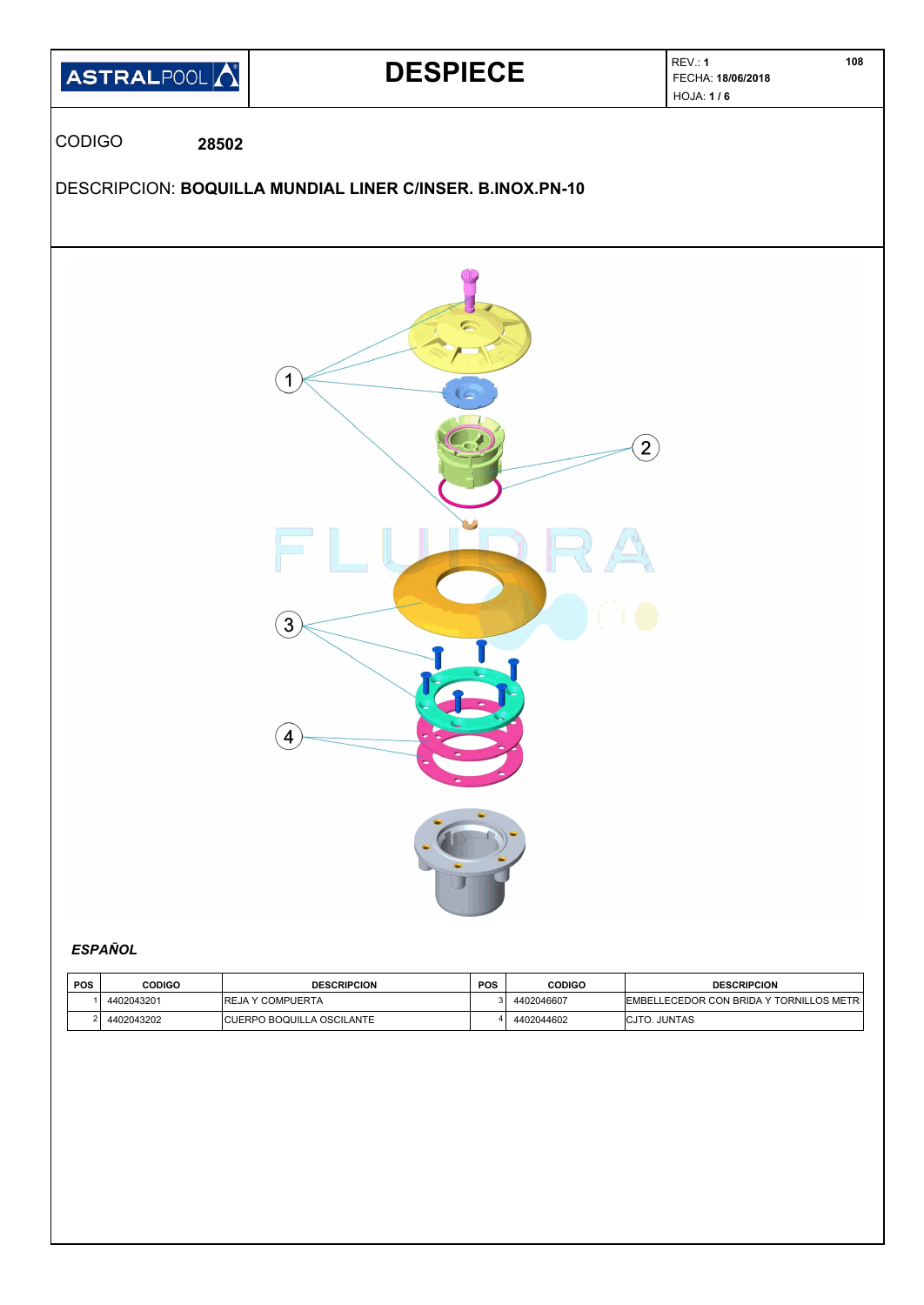

# *FRANCAIS*

| <b>POS</b> | CODE       | <b>DESCRIPTION</b>                | <b>POS</b> | CODE       | <b>DESCRIPTION</b>           |
|------------|------------|-----------------------------------|------------|------------|------------------------------|
|            | 4402043201 | <b>IGRILLE ET VOLET</b>           |            | 4402046607 | ENJOLIVEUR AVEC BRIDE ET VIS |
|            | 4402043202 | <b>ICORPS DE BOUCHE OSCILANTE</b> |            | 4402044602 | <b>ENSEMBLE JOINTS</b>       |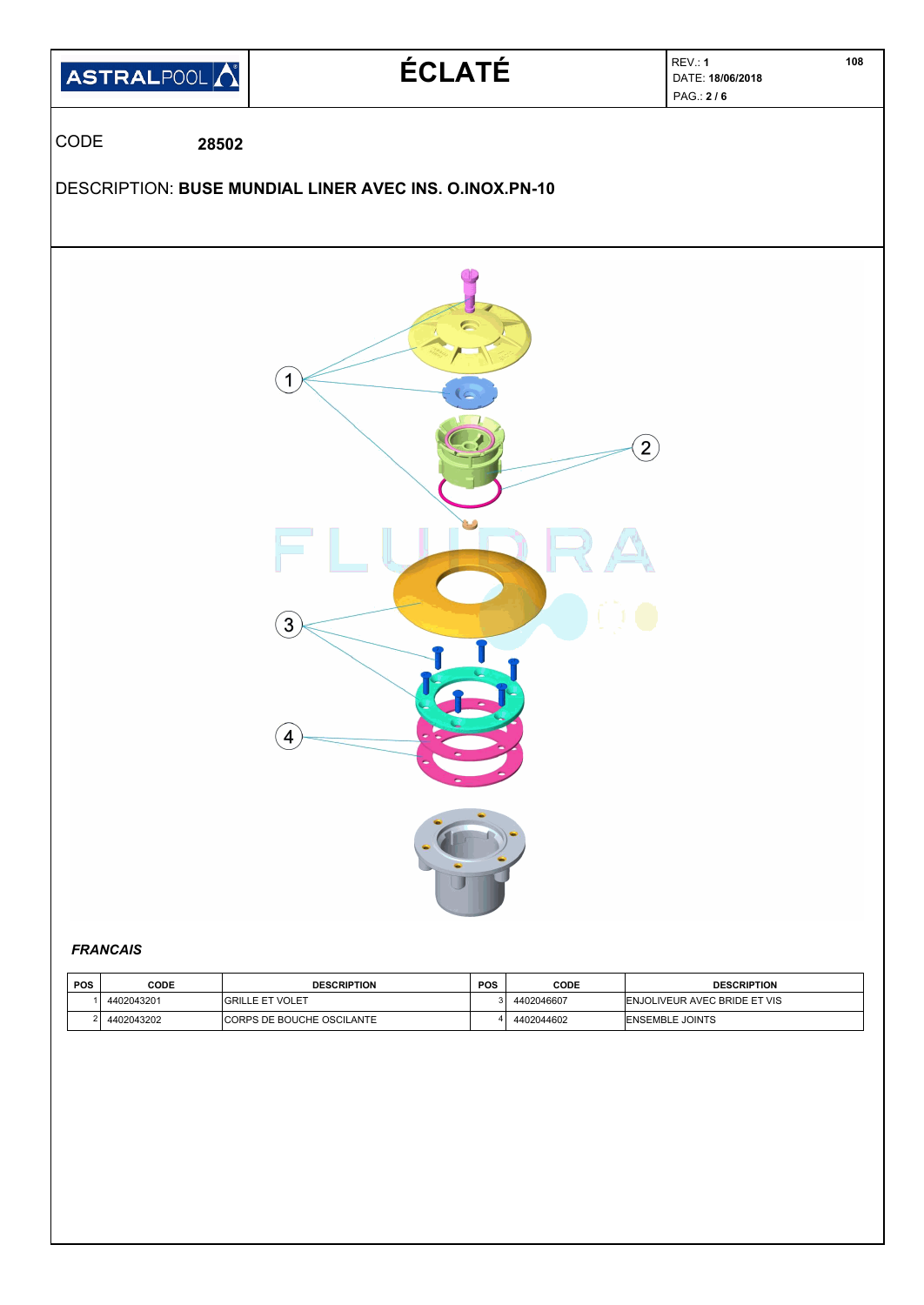

## *ENGLISH*

| <b>POS</b> | CODE       | <b>DESCRIPTION</b>          | <b>POS</b> | CODE       | <b>DESCRIPTION</b>                 |
|------------|------------|-----------------------------|------------|------------|------------------------------------|
|            | 4402043201 | <b>GRILLE AND FLAP</b>      |            | 4402046607 | <b>TRIM WITH FLANGE AND SCREWS</b> |
|            | 4402043202 | <b>REGULABLE INLET BODY</b> |            | 4402044602 | <b>GASKET ASSEMBLY</b>             |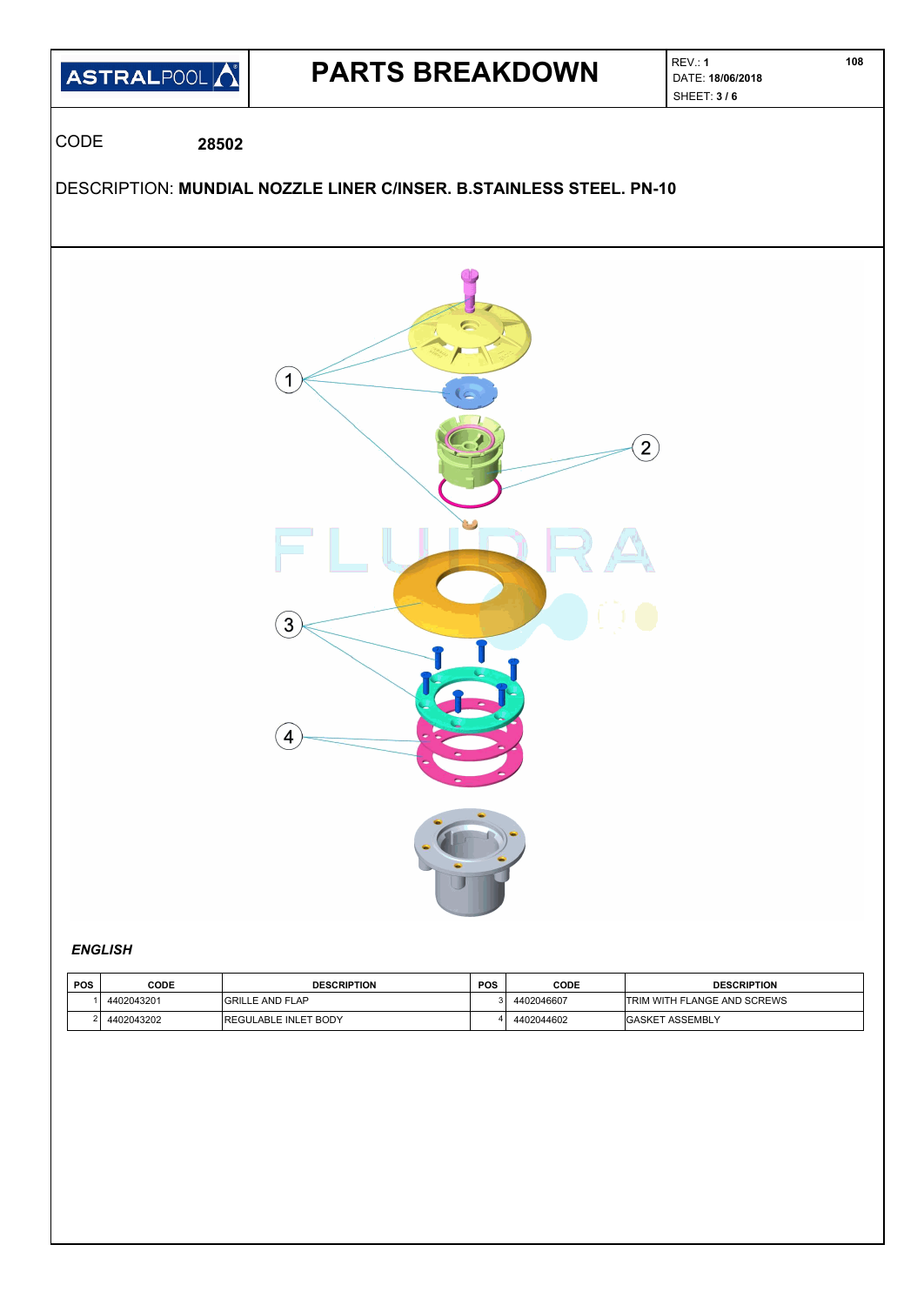

# *ITALIANO*

| <b>POS</b> | CODICE     | <b>DESCRIZIONE</b>                | <b>POS</b> | CODICE     | <b>DESCRIZIONE</b>                        |
|------------|------------|-----------------------------------|------------|------------|-------------------------------------------|
|            | 4402043201 | <b>GRIGLIA E BATTENTE</b>         |            | 4402046607 | FLANGIA FINITURA CON CONTROFLANGIA E VITI |
|            | 4402043202 | <b>CORPO BOCCHETTA OSCILLANTE</b> |            | 4402044602 | <b>GRUPPO GUARNIZIONI</b>                 |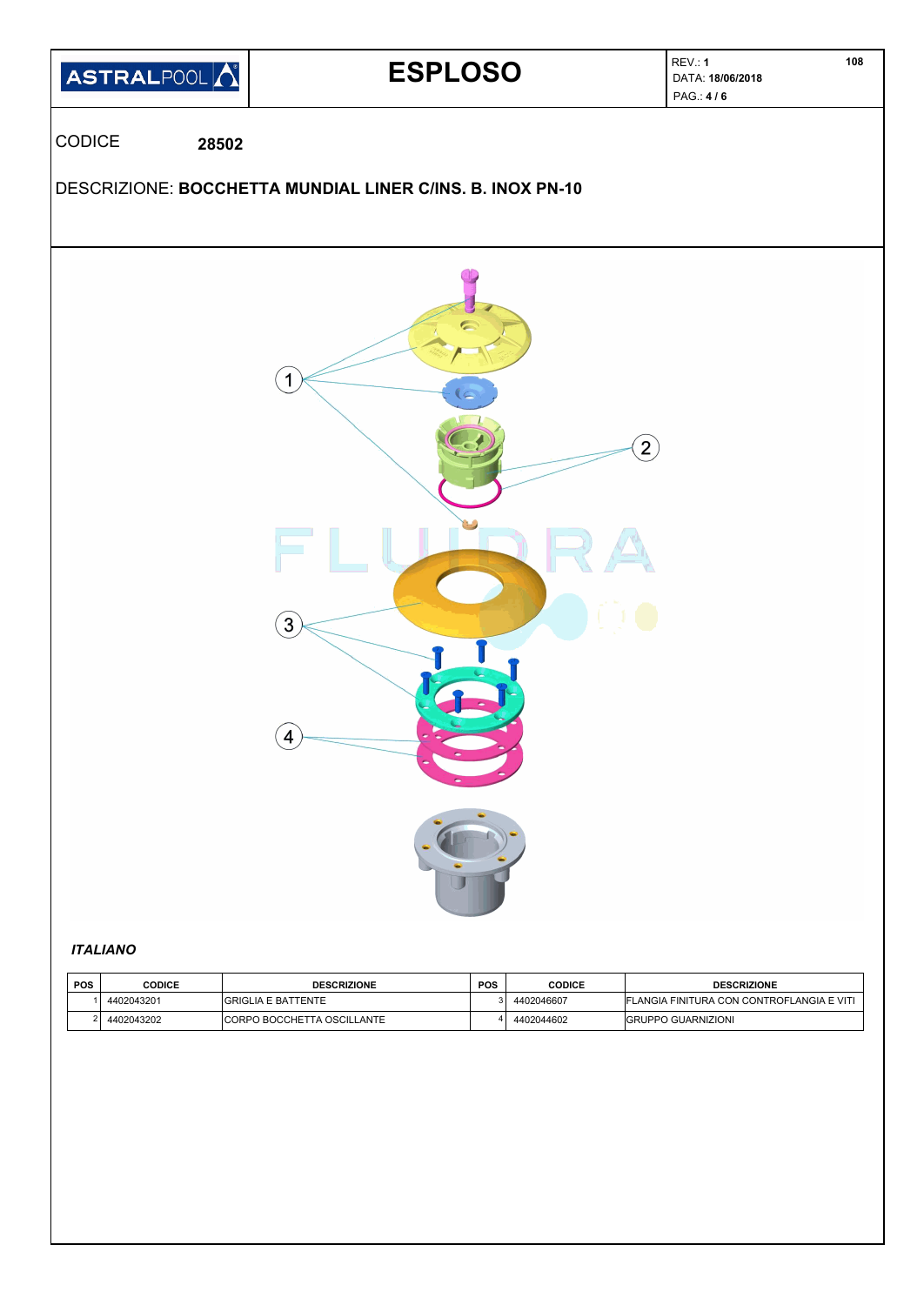

| <b>POS</b> | CODE       | <b>BESCHREIBURG</b>       | <b>POS</b> | CODE       | <b>BESCHREIBURG</b>                      |
|------------|------------|---------------------------|------------|------------|------------------------------------------|
|            | 4402043201 | <b>GITTER UND KLAPPE</b>  |            | 4402046607 | BLENDE MIT FLANSCH UND SCHRAUBEN METRIS( |
|            | 4402043202 | İGEHÄUSE DÜSE OSZILIEREND |            | 4402044602 | <b>IDICHTUNGENSATZ</b>                   |